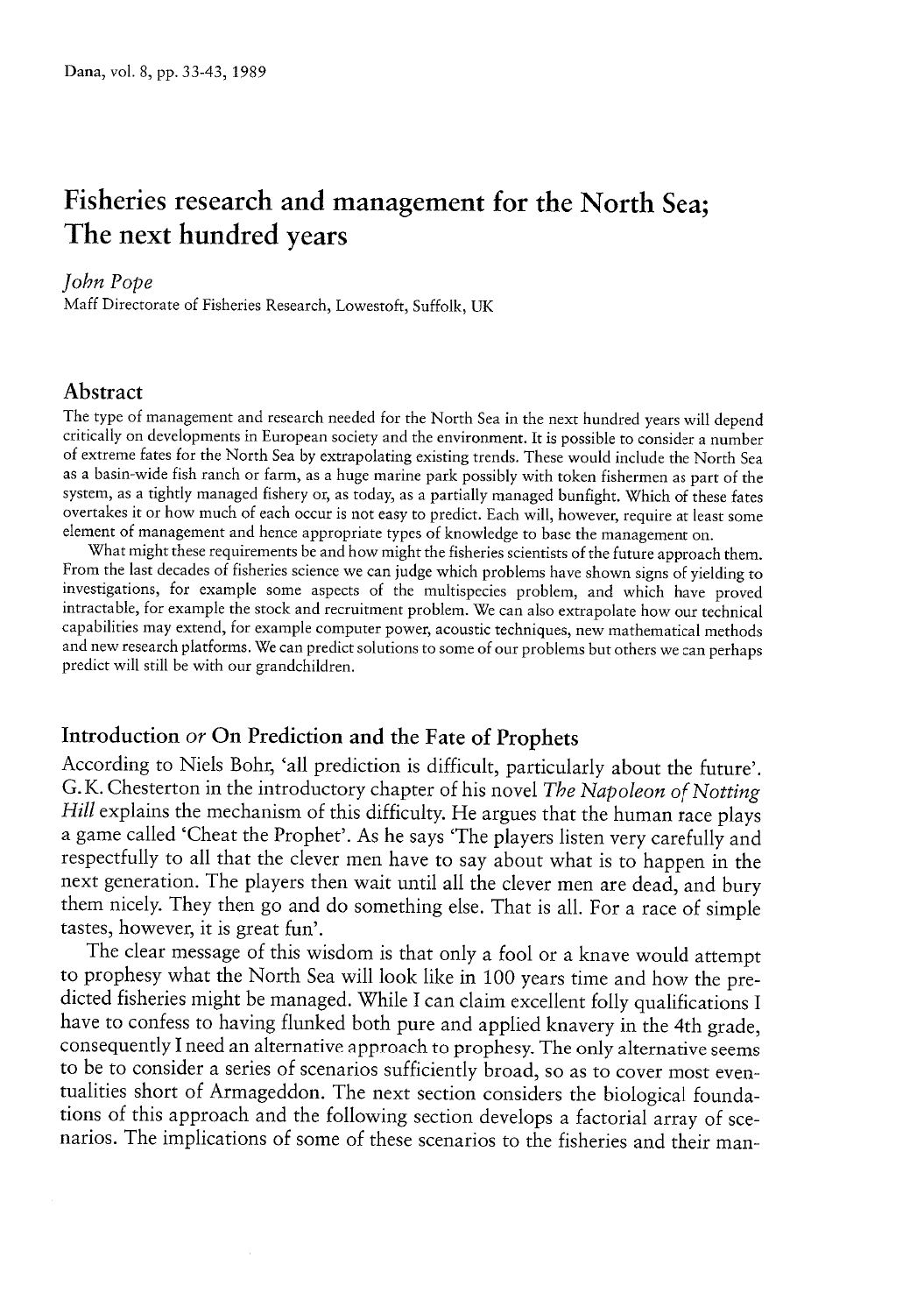agemen<sup>t</sup> is then considered in <sup>a</sup> rather extreme (science fictional) form. Finally some of the options for our future managemen<sup>t</sup> of the North Sea are considered in the light of what we, or rather our grea<sup>t</sup> grandchildren may reasonably expec<sup>t</sup> to know and what they probably will not be able to know.

## The multispecies North Sea

Traditionally species managemen<sup>t</sup> of fish species in the North Sea has been conduct ed on <sup>a</sup> single species basis. That is to say it was supposed that by <sup>a</sup> study of the life history parameters of <sup>a</sup> particular species it was possible to predict what would be the 'best' way of exploiting it in terms of the proportion of fish removed and the ages of fish on which exploitation was allowed.It is true that it was recognised, that where fishing fleets simultaneously exploited several species of fish, compromises would have to be reached between the 'best' ways of exploiting each species. This problem was called the technical interaction problem.

The attraction of arranging the managemen<sup>t</sup> of fish on <sup>a</sup> single species basis is that it greatly simplifies the questions to be answered. Firstly the debate about the objectives of the managemen<sup>t</sup> are confined to only those people with an interest in the catch of that species. Secondly the number of life history parameters to be esti mated is small. Thirdly, and most importantly, the single species approach largely avoids the need for <sup>a</sup> detailed understanding of the processes by which young fish enter the fishery, the recruitment process. Providing the fishing levels do not reduce the spawning stock to the level where the numbers of young fish entering the fishery are reduced, it follows that the 'best' yield of <sup>a</sup> single species fishery can be calcu lated purely in terms of the average yield to be expected of an individual young fish entering the fishery (the yield per recruit). This feature of the single species approach to managemen<sup>t</sup> is particularly useful since our understanding of the recruitment process is still very slight. We know that for many species recruitment fluctuates quite strongly from year to year and in <sup>a</sup> few cases, such as North Sea herring, we have some idea of how the numbers of young fish changes with spawning stock size. Moreover, even if we could understand what had caused fluctuations in recruitment in the pas<sup>t</sup> we would have little or no ability to predict it in future years excep<sup>t</sup> on a statistical average basis. This is because what drives the fluctuations are probably essentially unpredictable events such as weather.

All in all, then the single species approach to fisheries managemen<sup>t</sup> appears to skirt round some of the more intractable problems of fisheries managemen<sup>t</sup> and fish eries science. Unfortunately this enticingly simple approach is flawed because it assumes that fish species swim around in isolation and do not interact with one another. Andersen & Ursin (1977) argued that this comfortable assumption wasn't cor rect and that interactions between species had considerable effects on how the van ous species should be managed as <sup>a</sup> whole. The work of the ICES Multispecies work ing group confirmed these suspicions and set about providing multispecies manage ment advice. The implications of this work are however less comfortable since: —

a) they show that the exploitation of one species will affect how another species should be exploited and thus widen the debate on the 'best' managemen<sup>t</sup> of the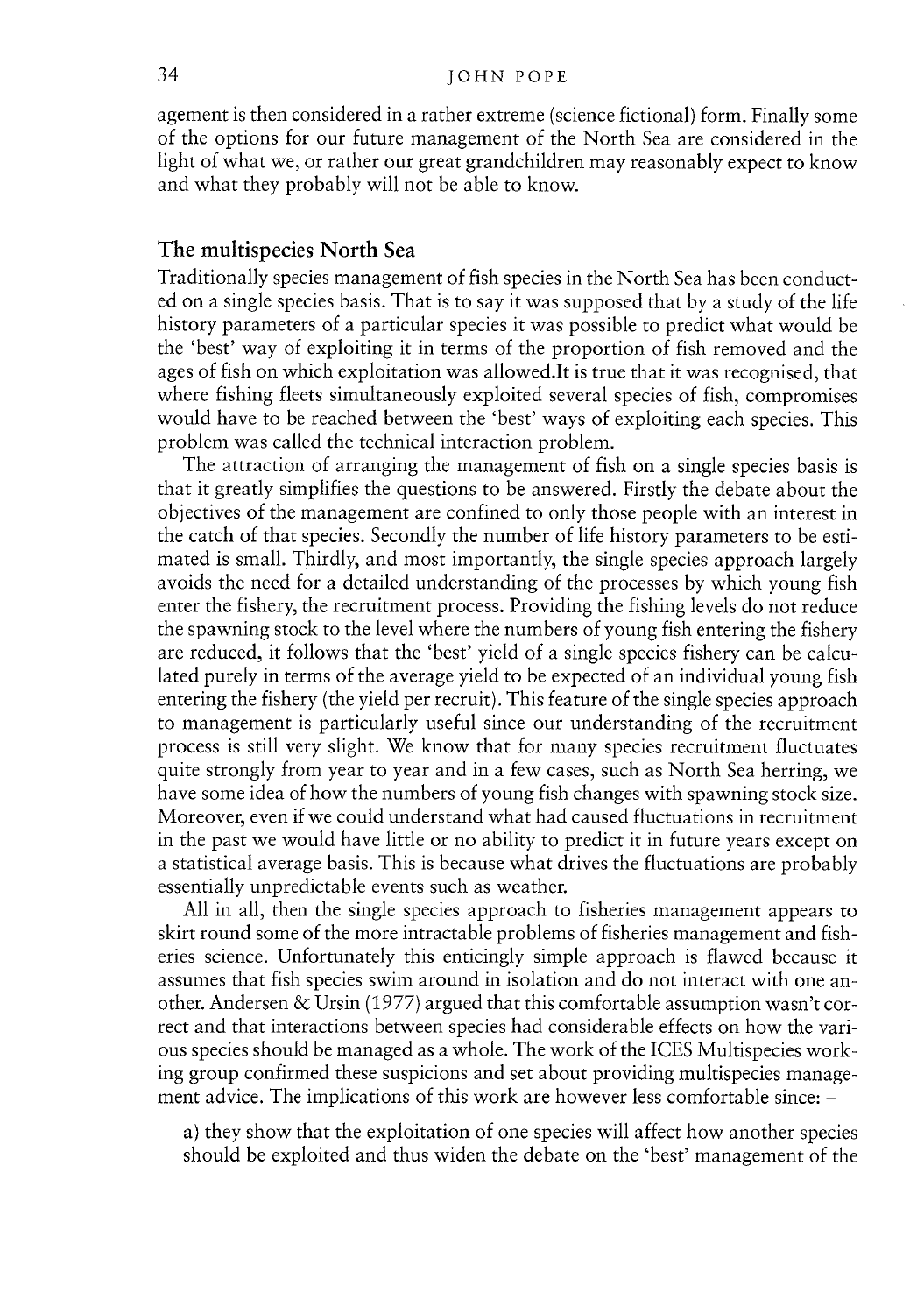system. Tt also inevitably introduces economics into the question since the rela tive values of different species to different fishing fleets becomes par<sup>t</sup> of the equa tion.

b) The model requires much more data and parameter estimates.

c) In making long-term predictions the absolute abundance of predators and prey species comes into the caiculations and thus the recruitment process cannot be ignored in the calculation of future states of the system. It is, of course, possible to predict future scenarios under assumptions of average levels of recruit ment but recruitment may well be subject to as ye<sup>t</sup> undiscovered interactions which would perturb these average levels and perhaps overturn the predictions. Systematic climatic changes would of course have the same effect. The current situation then is one where we can sugges<sup>t</sup> directions in which to steer the system but which will probably need mid-course corrections in the light of experience.

Despite all this it is possible to make some sensible empirical predictions about the future state of the North Sea based on the ideas of the conservative properties of size compositions. A recent paper by myself and colleagues at Lowestoft and Woods Hole compared and contrasted size compositions of all species of fish caught in the MAFF North Sea survey over the pas<sup>t</sup> 10 years with the combined size composition of fish caught on Georges Bank in the USA trawl survey which has been running since 1963. Some broad conciusions can be drawn from this work which seem to fit in with the conclusions of the ICES Multispecies Working Group. These are that the size composition at length is roughly loglinear over the size range 10 cm to 110 cm. That as fishing pressure increases on the larger fish the slope of the relationship changes so that there are corresponding more smaller fish. In the case of the Georges



Fig. 1. Comparison of the total finfish catch at length per trawl haul on Georges Bank and in the North Sea.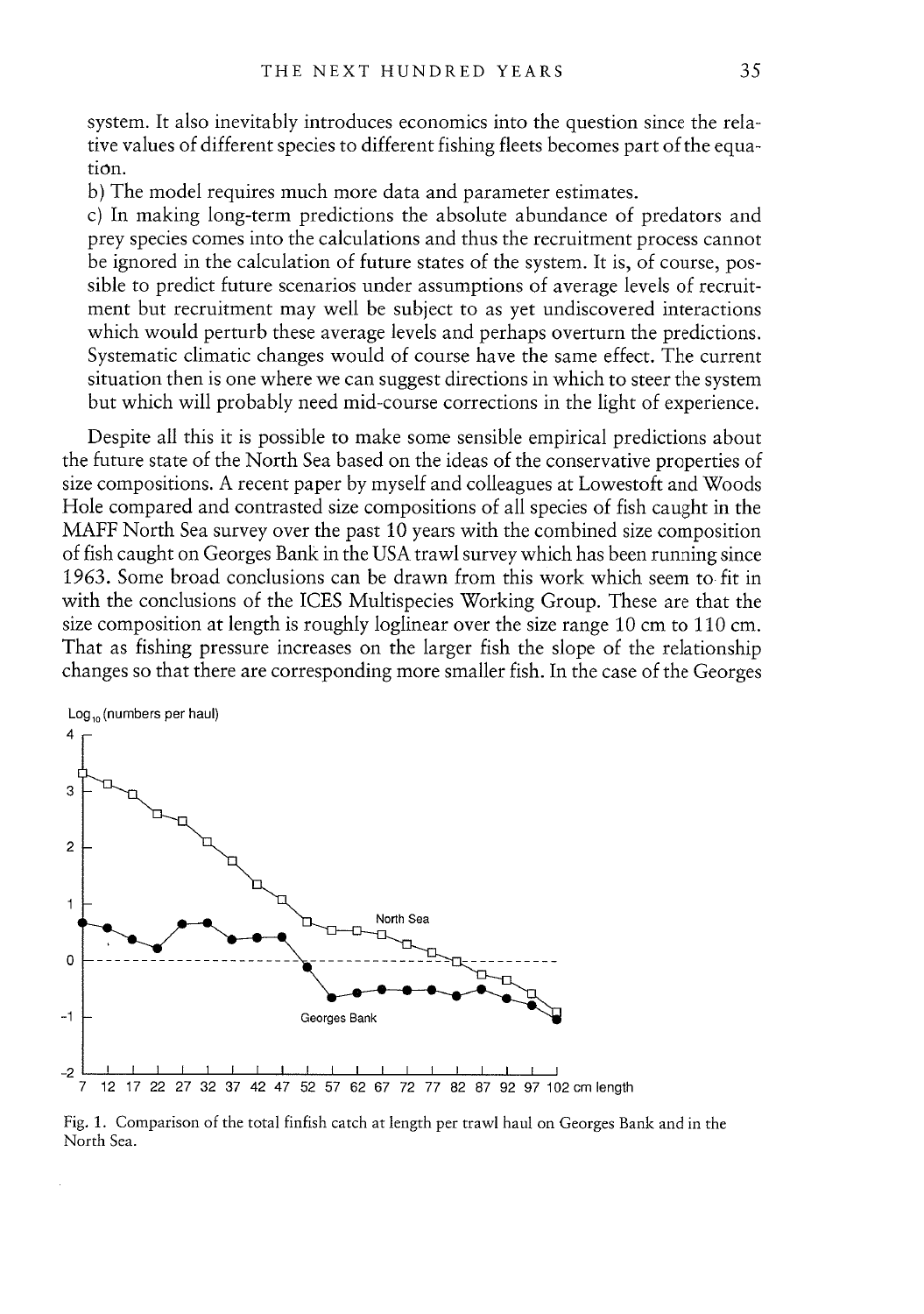#### JOHN POPE

Bank resuits there is also an indication that when only certain preferred species are fished from particular length groups then these tend to be replaced by those species which are only lightly fished. In the case of Georges Bank the commercially attractive species seem to have become progressively replaced by the unfished species of dogfish and skates and by silver hake (Figure 2). The virtue of these rules is they are not bound to a particular species assembiage as more detailed models are. Thus, while they presen<sup>t</sup> rather <sup>a</sup> simple <sup>p</sup>icture they <sup>g</sup>ives us some constraints to our imagination when we start thinking how the North Sea might look in <sup>a</sup> hundred years. In what follows, however outlandish the scenarios <sup>I</sup> develop may seem, they do try to hang on to these rules of how the North Sea might work in different circumstances.

## Things that might change and how they might affect the North Sea fisheries

It is clear that in a hundred years things will change and that the North Sea of 2089 may not be like the North Sea of 1989 nor may the countries that use the sea be the same nor the world they interact with. What the changes will be however, is less clear so let us first consider some important factors which might change dramati cally in the next <sup>100</sup> years and which must impact the system.

Firstly we should consider climate. Clearly <sup>100</sup> years is greater than the time scale hypothesized for significant 'greenhouse effect' changes so the North Sea might become warmer. Secondly, European populations might grow, stabilise or reduce in size. The economy of Europe might be richer or poorer in the next <sup>100</sup> years and the population might have more or less leisure to enjoy the wealth or endure the poverty.

#### Climate

If increased atmospheric concentrations of  $CO<sub>2</sub>$  and other greenhouse gases do cause <sup>g</sup>lobal warming then we should regar<sup>d</sup> it as inevitable that it will happen. Experience in fisheries <sup>g</sup>ives <sup>a</sup> clear example that common property resources are difficult to manage and the atmosphere is perhaps the commonest resource of all. A few minutes reflections upon the difficulties of setting, let alone monitoring and enforcing  $CO<sub>2</sub>$  equivalent emission quotas should cure us of any optimism about the <sup>g</sup>lobal communities ability to manage the problem. We can learn from the pro<sup>b</sup> lems of multinational fisheries managemen<sup>t</sup> that conservation of <sup>a</sup> resource does not impact ali the <sup>p</sup>layers in the same way and that the balance of advantage to each country can be quite different. This makes international agreemen<sup>t</sup> on managemen<sup>t</sup> policies difficult, while unilateral action only leaves scope for other <sup>p</sup>layers to increase their use of the resource.

Ali this is to say not that the greenhouse warming will occur but that if it does there will probably not be much that we can do about it beyond perhaps slowing down its effects. If it does occur then we can expec<sup>t</sup> <sup>a</sup> warmer North Sea. Current predictions seem to favour atmospheric warming being more pronounced in winter than in summer but in the case of the sea this might translate into generally warmer seas. The effects of changes in winds is less clear so I will argue for a rather less windy North Sea.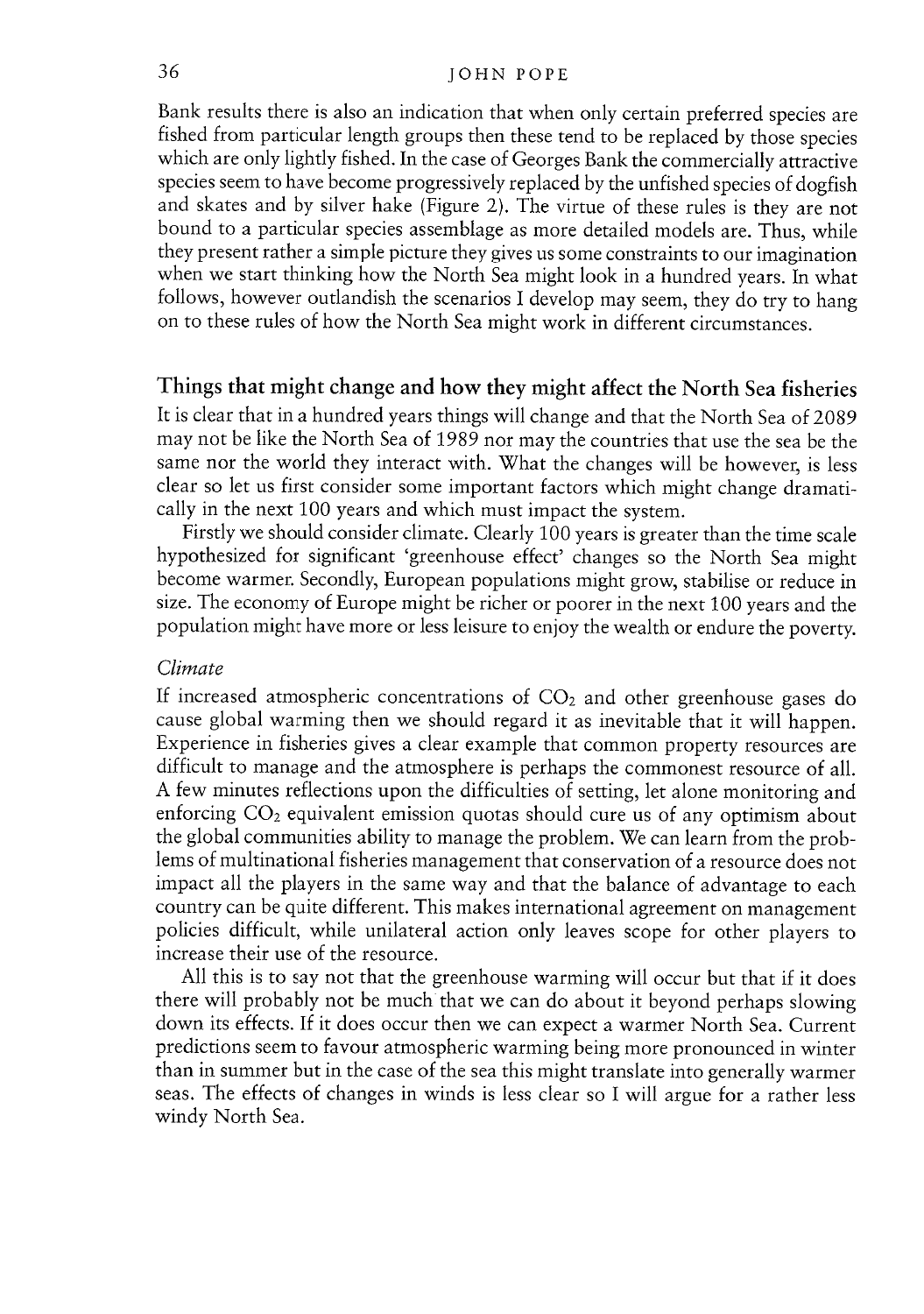

Fig. 2. <sup>A</sup> comparison between <sup>1969</sup> and <sup>1982</sup> of the percentage that various species groups form of the Georges Bank research trawi catch <sup>g</sup>iven by length group.

 $\ddot{\phantom{0}}$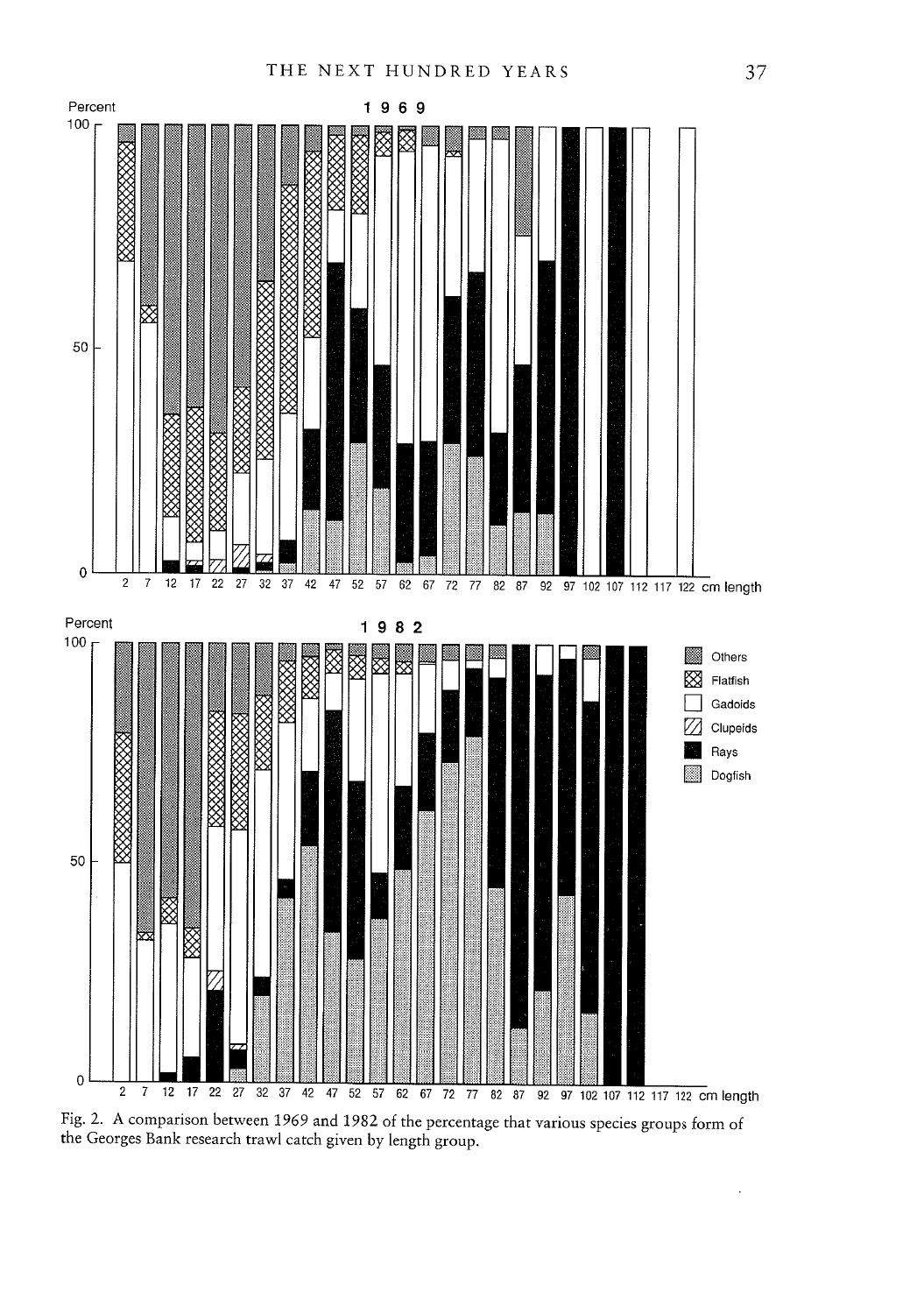## Economics factors

Tt is difficult to predict how the economy of Europe will change in the next 100 years. We can be sure that there will be changes but whether industry will have moved entirely to the Pacific rim leaving Northern Europe as <sup>a</sup> quiet non-industrial backwater or whether <sup>a</sup> common European market will generate an economic strength second to none on Earth remains very uncertain. Again we will reserve our judgement and consider scenarios for <sup>a</sup> richer or poorer Northern Europe.

## Leisure

Whether Europe is richer or poorer or warmer or cooler we can imagine the popu lation having more or less leisure in which to enjoy their wealth or endure their poverty. For example we can imagine <sup>a</sup> rich Europe so automated that the working week is reduced to <sup>a</sup> few days or we can imagine that richness is bought at the expense of hard work for long hours. Apart from these factors there are without doubt others which will impact the North Sea and its fisheries. Perhaps the most important will be the degree of technical advance. However, even these three factors allow us to consider 8 scenarios if we just consider the alternative options for each factor. Of these eight scenarios some seem recognisable as being similar to the situation in other parts of the world while others are terra incognito or as the old car tographers would have written 'here be dragons'.

Table 1 sets out various scenarios and what or where they remind me of. However, when it comes to the fuller development of these ideas, 'Art is long and time is fleeting', so this is confined to four of the scenarios (1,4, 6 and 7) chosen to form

|     |   |             |        |             | Scenario Climate Economy Leisure Current analogy | Dominant activity                        |
|-----|---|-------------|--------|-------------|--------------------------------------------------|------------------------------------------|
| A 1 |   | Hotter      | Richer | More        | Florida                                          | Sports fishing                           |
|     | 2 | Same        | Richer | More        | Seattle                                          | Commercial fishing + sports fishing      |
|     | 3 | Hotter      | Poorer | More        | West Africa                                      | Artisinal fishing/foreign licencing      |
| D   | 4 | <b>Same</b> | Poorer | More        | Terra incognito                                  | Food production/waste dumping            |
|     | 5 | Hotter      | Richer | Less        | Terra incognito                                  | Fish farming/quality artisinal fishing   |
| С   | 6 | Same        | Richer | <b>Less</b> | Japan                                            | Fish farming/ranching industrial fishing |
| B   | 7 | Hotter      | Poorer | Less        | Terra incognito                                  | Earning foreign exchange                 |
|     | 8 | Same        | Poorer | Less        | Comecon                                          | Commercial fishing/dumping waste         |

Table 1. The full factorial set of scenarios for <sup>a</sup> 2089 North Sea.

a latin square of the factors rather than as the full factorial design of eight. These scenarios of the North Sea foreign exchange earner, the North Sea fish farm and the North Sea larder are developed further below. They are all viewed from the perspec tive of a historian writing in about 2150 AD. They are revealed to us by the miracle of FUTUREFAX!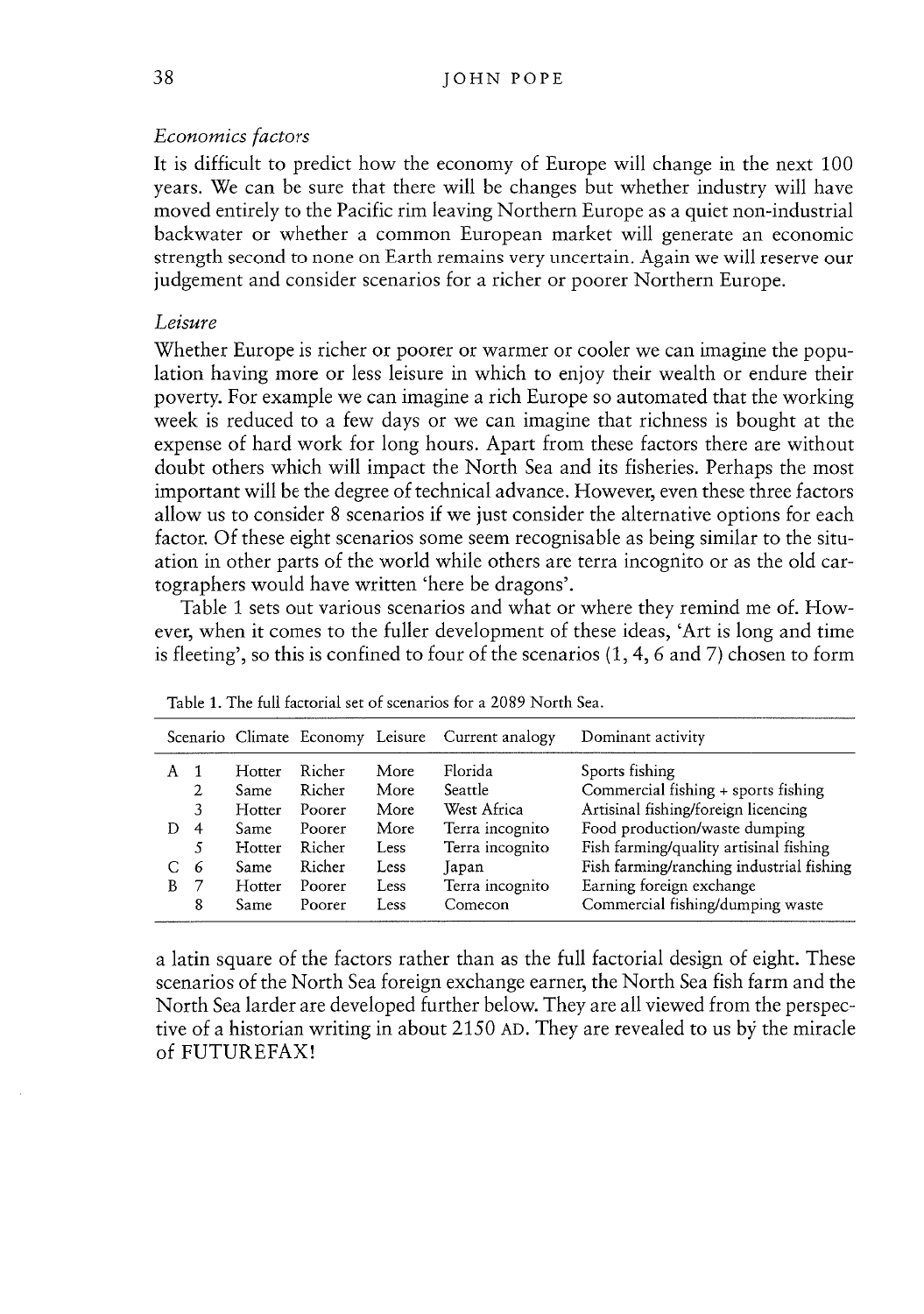## Scenario A: The North Sea as <sup>a</sup> <sup>p</sup>layground

By the year <sup>2050</sup> the <sup>p</sup>lanet earth had warmed by 4.5 degrees Celsius and in the intermediate latitudes of the North Sea the temperature was considerable warmer and the seas calmer due to the northward migration of the wind belts and the atten uation of pressure differentials. The predominantly boreal species of the old North Sea had moved their distributions northward or become extinct and their <sup>p</sup>lace taken by more southerly species and by new species introduced or genetically adapt ed. The population of the Northern European Community (which succeed from the EC after a short civil war (the war of the Coconut milk subsidy) but was augmented by Scandinavia and ali of Germany) was prosperous with its prosperity based upon the sale of intellectual rights. Manufacturing was for the most part done elsewhere and many of the population were leisured but technically able <sup>p</sup>leasure seekers.

The rise in temperature had brought about the predicted rises in sea level but with characteristic energy and vision the Northern Europeans had refused to sacri fice their low laying cities to the sea. This had been achieved in two stages. Firstly, to reduce tidal ranges by inducing interference patterns, parts of the Dogger Bank had been reclaimed as artificial islands. The development of genetically engineered coral and the concept of the floating reef made further massive sea defences feasible and eventually the southern North sea was enclosed along the line from the Flam borough Head to Horns Reef and from Dover to Calais. While justified on the over riding flood protection requirement this closure of the southern North Sea inadver tently produced one of the great <sup>p</sup>laygrounds of the world. The sequence of events which lead to this were that

1. The lowered biological production of the North Sea coupled with <sup>a</sup> generally affluent population made commercial fishing <sup>a</sup> less attractive occupations for Europeans.

2. The warmer, clearer waters of the southern North Sea were becoming an increasing attraction to sport fishermen and to <sup>a</sup> series of other marine leisure industries (e.g. fish watching, wreck visits, submarine cruises). These interests in tandem with <sup>a</sup> ramparit conservation lobby, which held that commercial fishing (particularly by trawl) created unacceptable effects on life in the sea, gradually succeeded in having legislation brought in to curb most commercial fishing activities. <sup>A</sup> few inshore fishermen did survive by potting and long lining coupled with working as longshore men for the extensive marinas but their presence had little effect on the North Sea stocks and they provided local colour rather than sup <sup>p</sup>lies of fish. Fish products were for the most part imported or synthesized.

By <sup>2089</sup> then the needs for fisheries science and fisheries management had changed very dramatically from the perceptions of the twentieth century. The main need was seen as providing an abundant and attractive variety of marine life. In par ticular there was <sup>a</sup> need to encourage the greatest possible numbers of the larger sizes of those species of interest to sport fishermen. (Large pelagics and sharks etc.) To do this it was necessary to introduce or adapt suitable species to create an ecosys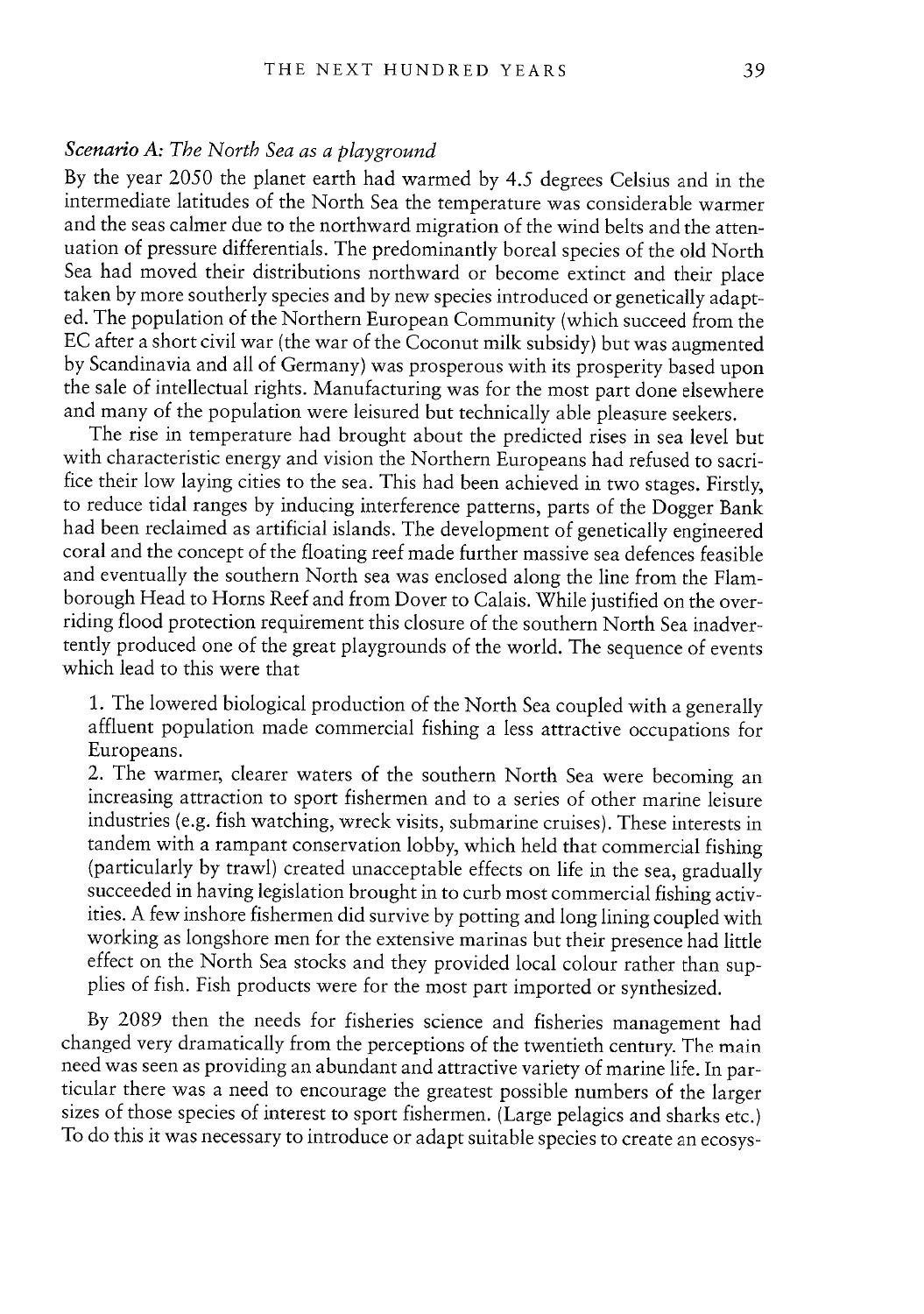tern adapted to the prevailing but still changing ciimatic situation of Northern Europe. This was only partially successful and the North Sea national park author ity had to augmen<sup>t</sup> natural recruitment of some preferred species and also to devel op control systems for undesirabie species such as dogfish.

In short then the practical managemen<sup>t</sup> of fishing was achieved by

- 1. Eliminating commercial fishing.
- 2. Tight gear restrictions on ali remaining activities.
- 3. Expensive rod licences for sports fishermen.

These practical measures were underpinned by manipulations of the ecosystem to 'remouid it nearer to the hearts desire' by both farming and stocking of desirable spor<sup>t</sup> fish and by the partial control of undesirable species by <sup>a</sup> variety of tech niques. Most prosaically this was done by delicensing fishing for these species or paying bounty for their capture. Other techniques, pheromone seduction of males away from spawning females, species specific pesticides, species specific diseases etc. were however increasingly adopted as being surer in their action.

Scientifically, the problems to be solved were

- 1. Problems of adopting and farming new species suitable for the system.
- 2. Development of biological control measures.

3. Ecosystem impact modelling to predict the new balances that would obtain with each introduction and the degree of control that might be implied. It was essential that these impacts should be reasonably understood before introduc tions were made rather than by observing consequences. This required an ability to predict the main life history parameters <sup>a</sup> species wouid have in the system from its observed physiology and behaviour. A further extensive field of scientific investigation was concerned with behavioural studies. These were not directed much at managemen<sup>t</sup> problems, rather they provided an interpretation service for the tourist industry.

#### Scenario B:

#### The North Sea as <sup>a</sup> foreign exchange earner (or the Banana prawn republic)

Indeed the North Sea had warmed together with the rest of the world but the chang ing ciimate had served only to hasten the economic decline of Northern Europe already suffering from the movement of the earths economic centre of gravity to the Pacific rim. In the hard times suffered in late 2lst century Europe there was much hard work and little leisure. The fauna of the North Sea had necessarily changed with the changes in climate leaving the North Sea less productive and with <sup>a</sup> pre ponderance of pelagic species. The military junta which was then controlling Northern Europe saw the North Sea as <sup>a</sup> means of earning hard currency (Chines Yuen, Federal Latin American Peso's) which were desperately needed for arms pur chases. There was thus concentration upon tourism and upon expor<sup>t</sup> fisheries par ticularly sheilfisheries. Shrimp fisheries augmented by artificiai recruitment were particularly encouraged as being high earners and the resulting kiil of juveniles of commercial fish species tended to depress stiil further the catch of the already de-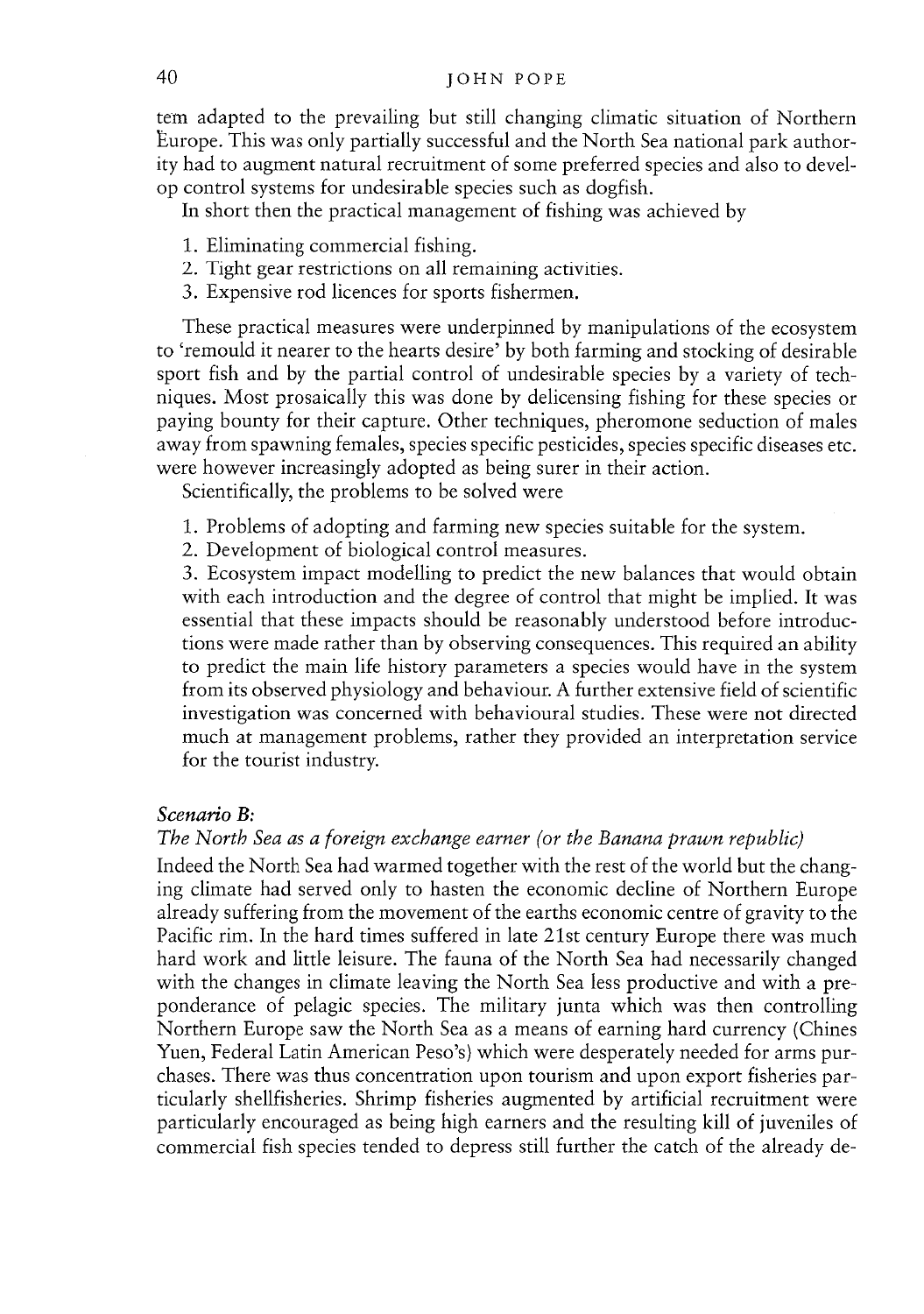pressed commercial fisheries. The bycatch of young fish in the shrimp fishery was used primarily as food for fish farms producing some of the more sought after Asiatic species for sale on the far east market (snappers, sea breams etc.) and there was also production of exotic benthic species for the Chinese medicine market. The drowned remains of cities such as London provided artificial reef systems of interest to tourists and fishermen alike. Such off-shore fisheries as there were licensed to for eign off-shore fishermen for scarce foreign exchange.

The management requirements of this system were fairly minimal. The shrimp fishery was based upon an annual species and so was managed by suitable seasonal closures and by <sup>a</sup> landings levy to support the farming of young shrimp and other shellfish for release to the sea. We suspect that there was an element of graft asso ciated with this arrangement since many farmers appeared to be related to the higher military. Drowned cities were recognised as sensitive ecosystems requiring gear restrictions (e.g. dynamite fishing was banned).

Off-shore foreign licences were limited to <sup>a</sup> fixed fishing effort level established on an ad hoc basis and sold to the highest bidder (or briber). Scientific inputs to the system were fairly minimal though Northern Europe supported one small labora tory and <sup>a</sup> research vessel which were supported by FAO funds.

# Scenario C: The North Sea as <sup>a</sup> fish farm

The following quote is taken from the Financial Times review of the 2lst century.

London 1st Jan 2100

'As one looks back over the past century one is struck by how few of the often predicted disasters occurred and yet how many of the positive predictions actually worked out. For example in the late 2Oth century there was wide spread fears of the 'greenhouse effect'. This was the name given to a predicted warming of the earths atmosphere consequent upon increased concentrations of  $CO<sub>2</sub>$  and other gases which it was believed could trap heat in the lower atmosphere. Viewed from our present perspective such fears were groundless, just another atavistic death wish like the earlier fear of Nuclear holocaust or the modern day fear of the ultimate moon virus. In retrospect such fears can be seen as the instinctive unease the human race has to its continuing success. Throughout the centuries there have always been those who called for us to repent while there was yet time but always there has proved to be much much more time than they allowed for.

Positive prediction have however more often been based upon closer understanding of the system and thus more likely to come true. Even so it seems probable that the continuing success of the single European market would have surprised even its creators. The unprecedented wealth it has brought to Europe is only exceeded by the moral improvement it has wrought in the working population with long and conscientious hours of work now seen as the measure of <sup>a</sup> man.'

In short then by the end of the 21st century Northern Europe was climatically much the same as a hundred years previously, the population was much wealthier than now but their wealth was based on outworking everyone else. lifestyle of Northern Europe precluded many marine based leisure activities except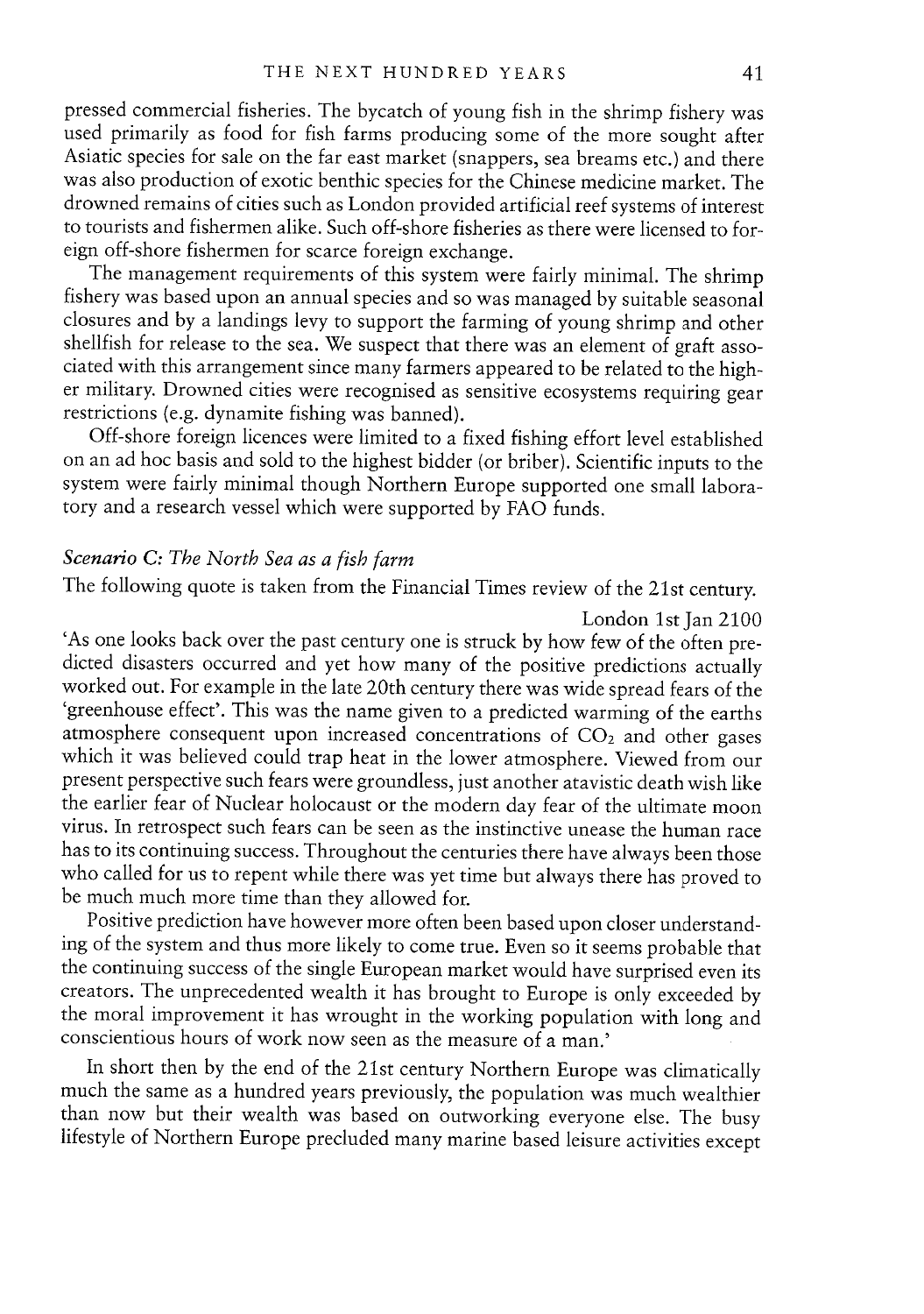those that could be taken in fish restaurants. The North Sea was seen as <sup>a</sup> source of prime fish but it rapidly became apparen<sup>t</sup> that it was more cost effective to rear these species in large sea cages, or in the case of salmon to ranch them. Competition with cage culture largely eliminated fishing excep<sup>t</sup> for deeper water industrial catches used for food inputs to the fish farms. The relative costs of producing <sup>a</sup> sole, turbot or cod by fishing were much higher than that of the cage raised animals that serious managemen<sup>t</sup> of wild resources seemed unrewarding, though some limited numbers of wild fish were removed from Industrial Catches and sold at premium to speciality restaurants. The managemen<sup>t</sup> of the North Sea became essentially akin to the man agemen<sup>t</sup> of land with cage anchorage areas being bought and sold like farm land. Active governmen<sup>t</sup> based managemen<sup>t</sup> was confined to monitoring that the organic and chemical outputs did not exceed limits specified for the site. This was achieved for the most par<sup>t</sup> remotely using the so called spy in the cage. Since most installation were robot operated the monitoring service also had the right to randomly interro gate robot servers and as it was generally avowed 'no one has any use for <sup>a</sup> bent robot', compliance with these exacting water quality regulations were essentially complete. With respec<sup>t</sup> to the industrial (fish food) fishery this was treated as though it were <sup>a</sup> single species. Management was through an industrial transferable quota system which had gradually transferred ownership to three fishing companies who managed the stocks to provide the maximum economic yield. While governmen<sup>t</sup> quotas were set the companies themselves mutually agree measures to maximise profitable utilisation of the resource. The sciences bases of these industries were rather modest and mostly provided by and for the various companies. Most work was concerned with minimising the costs of the remote operation of fish cages and maximising production within the constraints of emission limits. The Government maintained disease diagnostic services and licensing services for chemotheroputants. A small governmen<sup>t</sup> fisheries laboratory monitored the general abundance of the industrial fish be remote acoustic techniques but little else was needed.

#### Scenario D: The North Sea as <sup>a</sup> larder

In the year 2089 the climate of Northern Europe was sadly much as it has always been; cool, wet and overcast. The North Sea was also much as ever, dark, turbid and cool and productive. The Northern European economy was dark, turbid, cool and unproductive due to the move of advanced industry to the Pacific rim. Only basic dirty industries remained and there was much unemployment despite the cen tralised socialistic government, indeed there was even real malnutrition. The sea was therefore seen as 1) <sup>a</sup> useful extra source of food for the population and 2) <sup>a</sup> convenient dump for industrial wastes. The managemen<sup>t</sup> of the North Sea was designed to maximise protein production regardless of species. The resulting catch was then processed into protein paste and reconstituted in various nutritious but uninviting formats. The practical managemen<sup>t</sup> was arranged using effort limitation of a series of state owned fleets with different mesh and gear types. The objective being to create <sup>a</sup> fairly uniform fishing mortality of about 50% per year on ali sizes of all species since this appeared to maximise protein production.

The science required to achieve this was relatively straightforward based upon